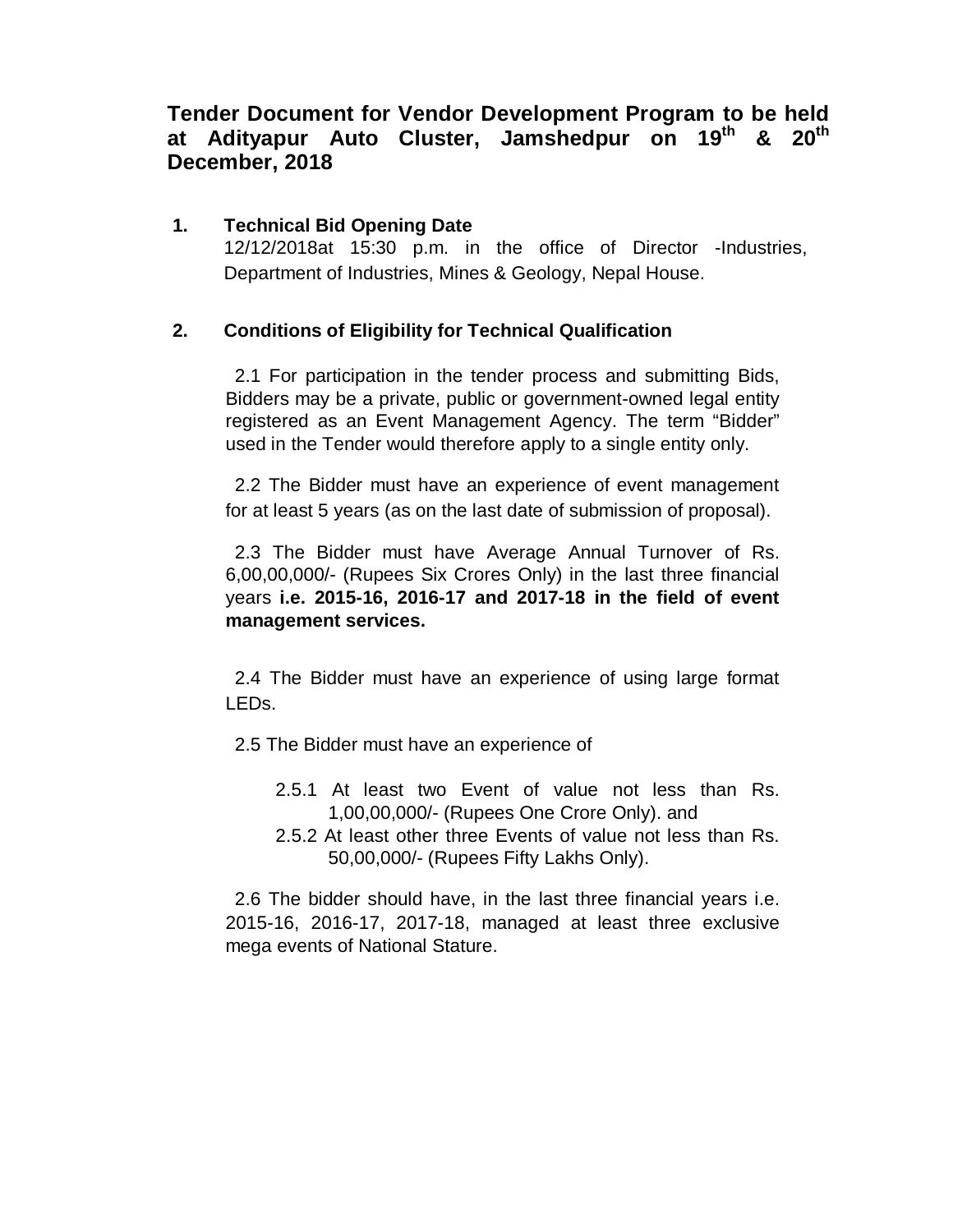2.7 A Bidder that is under a declaration of ineligibility or is black listed by any Central/ State Government/ Municipal Corporation authority/Government Departments in India on the date of submission of the Bid or thereafter shall be disqualified. An undertaking in this regard should be submitted by the Bidder along with the other tender documents.

## 3. **Documents to be Submitted by Bidders for Technical Qualification**

- 3.1 Bank Draft/ Pay Order towards the payment of Non-Refundable Tender Document Fee of **Rs. 15,000/- (Rupees Fifteen Thousand Only in favor of "Director Industries", payable at Ranchi, Jharkhand**
- 3.2 Bank Draft/ Pay Order towards EMD/ Bid Security of  **Rs.1,00,000/- (Rupees One Lakh Only in favor of "Director Industries", payable at Ranchi, Jharkhand).**
- 3.3 **The Bidder shall submit a Power of Attorney**, authorizing the signatory of the Bid to commit on behalf of the Bidder and to submit the Bid**. The Power of Attorney has to be on Stamp Paper and duly notarized.**
- 3.4 Documents relating to registration of the firm.
- 3.5 Documents relating to past experience as per the eligibility criteria and evaluation matrix.
- 3.6 Supporting documents in respect of the above mentioned **Clauses.**
- 3.7 Proof of Annual Turnover for last three financial years as indicated in the clauses above.
- 3.8 Copy of Pan Card
- 3.9 Copy of Service Tax/GST Registration.
- 3.10 An undertaking regarding non-blacklisting of the Bidder.

3.11 Copy of ITR (last three Years)

4. No Joint Venture/Consortium is allowed under the bid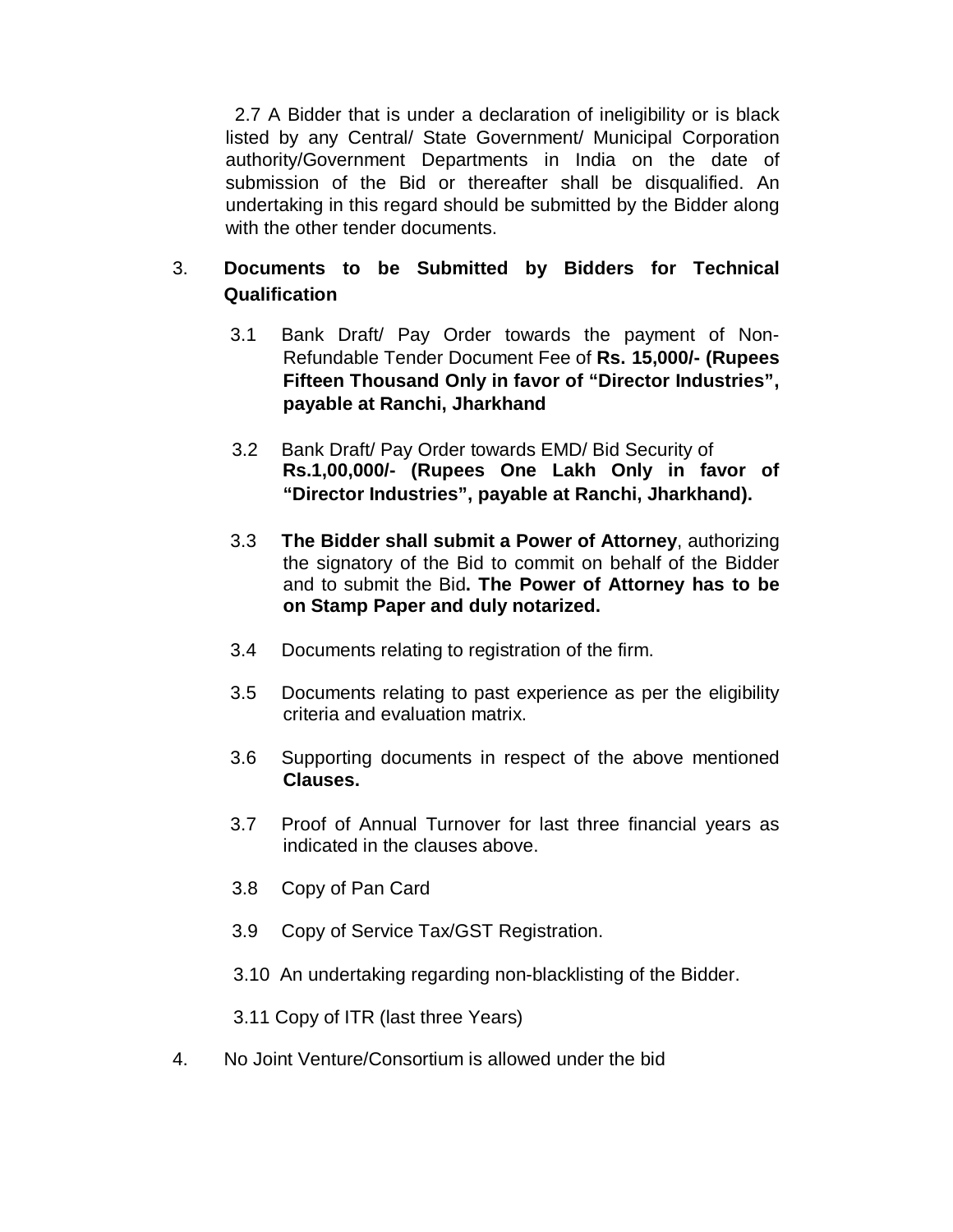| <b>Evaluation</b><br>S.No.<br><b>Criteria</b> | <b>Parameter</b>                                                                                                                                                                     | <b>Max Score</b> | <b>Total Score</b> |
|-----------------------------------------------|--------------------------------------------------------------------------------------------------------------------------------------------------------------------------------------|------------------|--------------------|
|                                               | The bidder must have experience of managing event of                                                                                                                                 |                  |                    |
|                                               | value not less than Rs. 1,00,00,000/- (Rupees One<br>Crores).                                                                                                                        |                  |                    |
|                                               |                                                                                                                                                                                      |                  |                    |
|                                               | 5 Marks for one assignment, 5 marks for each additional<br>assignment subject to a maximum of 15 Marks                                                                               | 15               |                    |
|                                               | The bidder must have experience of managing event of<br>value not less than Rs. 50,00,000/- (Rupees Fifty Lakhs)                                                                     |                  |                    |
|                                               | 5 Marks for one assignment, 5 marks for each additional<br>assignment subject to maximum of 20 Marks                                                                                 |                  |                    |
|                                               | (These assignments should be in addition to the<br>assignments mentioned in the previous clause)                                                                                     | 20               |                    |
|                                               | Annual Turnover in 2017-18                                                                                                                                                           |                  |                    |
| <b>Bidder's</b>                               | Rs. 5 to 6 Crore - 05 Marks<br>Rs. 6 to 7 Crore - 10 Marks                                                                                                                           |                  |                    |
| <b>Experience and</b><br><b>Turnover</b><br>1 | Rs. 7 to 8 Crore - 15 Marks                                                                                                                                                          | 15               |                    |
| Sub Total (1)                                 |                                                                                                                                                                                      |                  | 50                 |
|                                               | <b>Experience of Working with Government</b><br>of Jharkhand on similar assignments involving Prime<br>Minister, President, Central Government Cabinet<br>Minister or Chief Minister |                  |                    |
| <b>Experience</b><br>with                     | 5 marks for one assignment, 5 marks for each additional<br>assignment subject to a maximum of 20 Marks                                                                               |                  |                    |
| Government of<br><b>Jharkhand</b>             | (The assignments should be of a minimum value of Rs.<br>50,00,000 i.e. Rs. Fifty Lakhs)                                                                                              | 20               |                    |
| Sub Total (2)                                 |                                                                                                                                                                                      |                  | 20                 |
|                                               | In-house Availability of German Hangar of at least<br>50,000 sq.ft.                                                                                                                  |                  |                    |
| <b>Experience</b><br>with                     | (Certificate from the manufacturer certifying the<br>possession of Hangar with the Bidder<br>OR                                                                                      |                  |                    |
| Government of<br><b>Jharkhand</b><br>3        | Auditor certificate certifying in-house possession of<br>German Hangar to be submitted)                                                                                              | 10               |                    |
| Sub Total (3)                                 |                                                                                                                                                                                      |                  | 10                 |
|                                               | Exclusiveness & Originality of concept including work<br>plan                                                                                                                        | 10               |                    |
|                                               | Complete Solution to the various aspects of the event -                                                                                                                              |                  |                    |
|                                               | designing layout, methodology of Live Screening &                                                                                                                                    |                  |                    |
| <b>Presentation</b><br>4<br>Sub Total (4)     | general lighting                                                                                                                                                                     | 10               | 20                 |

# 10 5. **Technical Evaluation Matrix**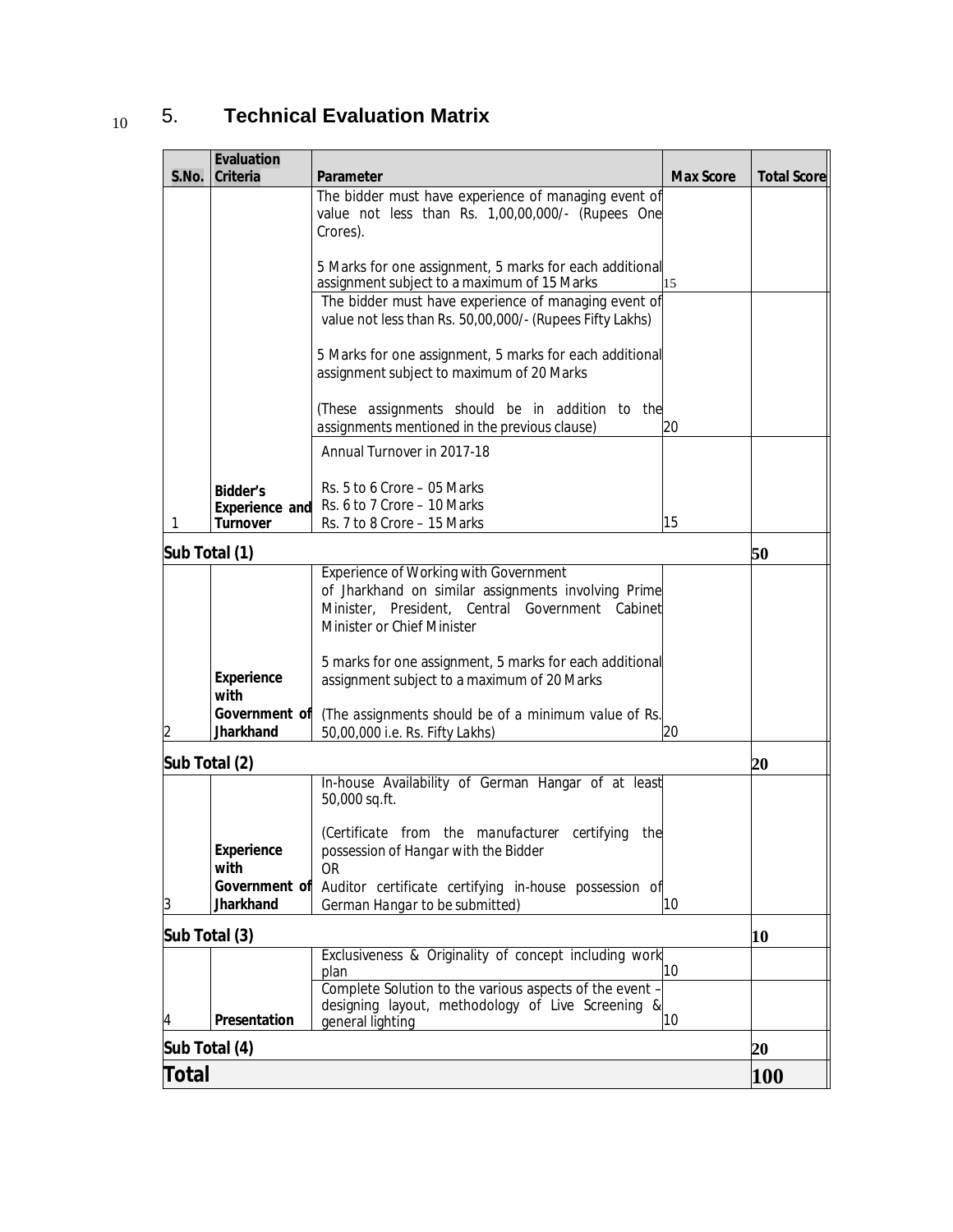### 6. **Selection of Bidder:**

Financial Proposals of only those Applicants who scores at least 70% marks in Technical Proposal evaluation as detailed above shall be opened and considered for final evaluation.

The Bidder shall be selected on the basis of L1 i.e. the bidder with the lowest financial cost would be selected.

#### *The successful bidder would be called for negotiation, if required.*

## 7. **Terms of Payment**

The agreed fee (Contract Price) shall be released as mentioned below, subject to acceptance of reports/proposals by the Authority –

100% (Hundred percent) payment will be paid on successful completion of the event. This will be paid on completion of 30 days from the event date and on receipt of the invoice from the company/ Firm.

### 8. **Queries**

The prospective bidders may contact the following in case of any queries/ clarifications:

Sh. Rajendra Prasad

Deputy Director, Directorate of Industries, Department of Industries, Mines & Geology, Government of Jharkhand, Nepal House, Doranda Ranchi – 834001, Jharkhand Phone: +91-9470518897

### 9. **Submission of Tender**

- a. Technical Cover (containing)
	- i. EMD, Power of Attorney and Bid Document Fees (in a separate sealed envelope)
	- ii. Cover letter and Eligibility Criteria (in a separate sealed envelope)
	- iii. Technical Proposal (in a separate sealed envelope)
- b. Financial Proposal (containing)
	- i. Cover Letter
	- ii. Financial Proposal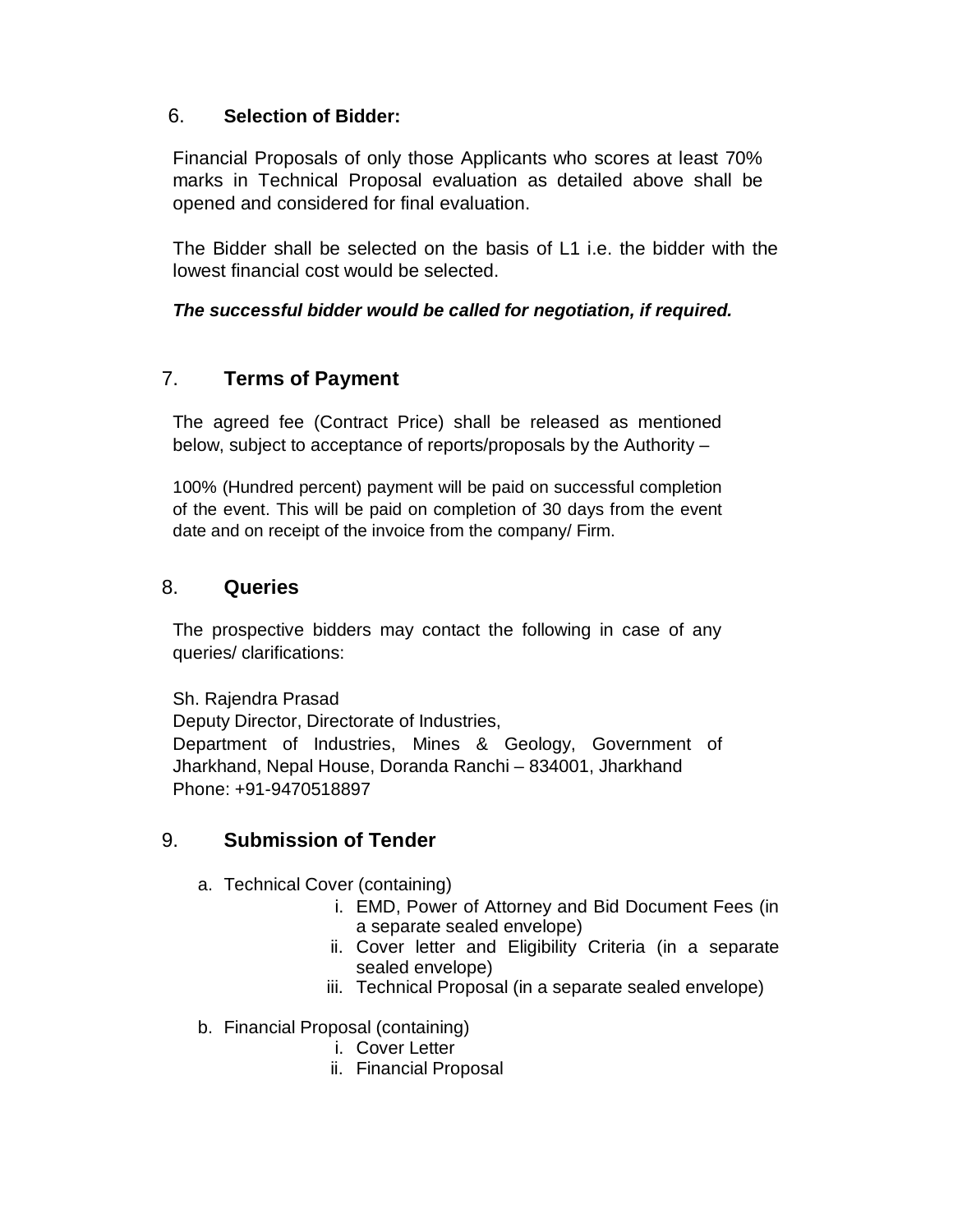## 10. **Time & Date of Submission of Tender**

<Date> <Month> 2018 at 15:00 p.m. in the office of Directorate of Industries, Department of Industries, Mines & Geology, Government of Jharkhand, Nepal House, Doranda Ranchi – 834001, Jharkhand

**11. Indicative items to be covered in the scope of work for Vendor Development Programme:** This two-day event on 19<sup>th</sup> & 20<sup>th</sup> December 2018 is expected to have participation of about 1,000 persons. The event will be presided by Hon'ble Chief Minister & will have presence of Hon'ble Senior Ministers from Central and State Government, Senior Government Officials, Entrepreneurs and representatives from industrial associations, chambers etc. The broad items to be included in the facility will be as under.

| SI. No.        | <b>Description</b>                                                                                                                                                                                                                                                                                                                                                                                                                                                                                                                                                                                                                                                          |
|----------------|-----------------------------------------------------------------------------------------------------------------------------------------------------------------------------------------------------------------------------------------------------------------------------------------------------------------------------------------------------------------------------------------------------------------------------------------------------------------------------------------------------------------------------------------------------------------------------------------------------------------------------------------------------------------------------|
|                | (all arrangements to be done for 2 days of the Event, unless                                                                                                                                                                                                                                                                                                                                                                                                                                                                                                                                                                                                                |
|                | otherwise specified)                                                                                                                                                                                                                                                                                                                                                                                                                                                                                                                                                                                                                                                        |
| 1              | Inaugural Hall- Main Aluminum Hanger Structure (German<br>Hanger - Air Cooled) with general lighting inside hanger, air<br>conditioned, with a size of approximately 40 m*50 m should be<br>comfortable for seating Space of ~1000 persons. Reserves<br>Space in front Rows with Sofas for delegates.<br>Stage with seating capacity of 25 people and arrangement<br>$\bullet$<br>for 15 persons in single Row.<br>White three seater sofa with cushion in front rows.<br>$\bullet$<br><b>Executive Chairs with cover</b><br>$\bullet$<br>Flooring, wherever required for even flooring<br>$\bullet$<br>Carpeting<br>$\bullet$<br><b>Section Dividers</b><br>Queue Managers |
|                | The Main Hanger will be the Venue for Inaugural Session on Day<br>one of the Event which will be attended by approximately 1000<br>people                                                                                                                                                                                                                                                                                                                                                                                                                                                                                                                                   |
| $\overline{2}$ | Exhibition Area- Aluminum Hanger Structure for Exhibition                                                                                                                                                                                                                                                                                                                                                                                                                                                                                                                                                                                                                   |
|                | (German Hanger – Air Cooled) with general lighting inside hanger,<br>air conditioned, with a size of approximately A1- 57m * 15m (855<br>m2), A2-15m*15m (225 m2) and A3- 30m*26m (780 m2). Total<br>area of exhibition hall will be 1860 m2 and should be comfortable<br>for setting up of approximately 100 exhibition pavilions of<br>varied sizes in multiples of 9 Sq. Mtrs.                                                                                                                                                                                                                                                                                           |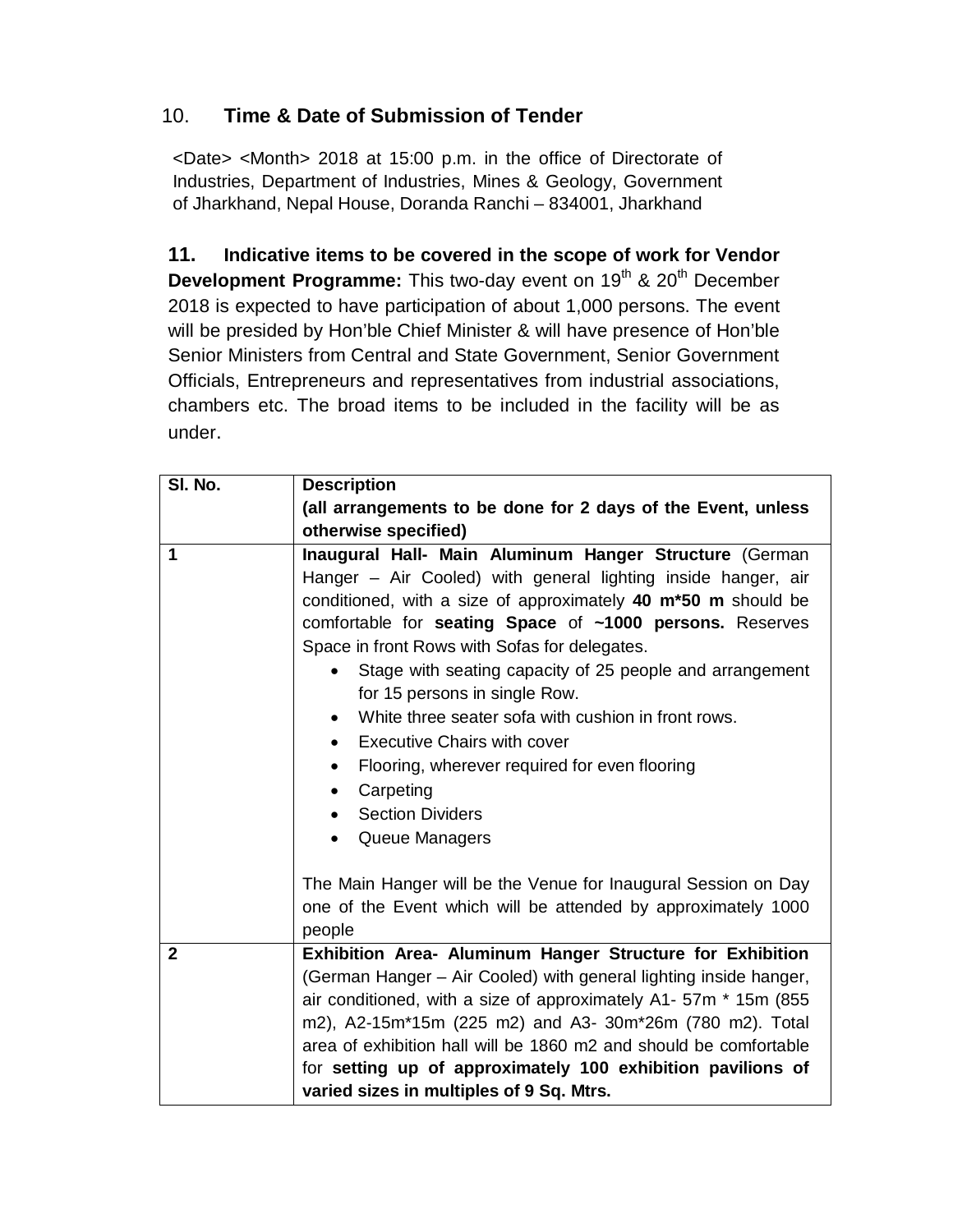|   | Following needs to be provided in the Exhibition Area.<br>Flooring, wherever required for even flooring<br>Carpeting<br>Section Dividers between the Stalls<br>$\bullet$<br>Provision of Raw Space for exhibitors<br>$\bullet$<br>Provision for Built-up Stalls, Plug & Play for the exhibitors<br>$\bullet$<br>(9 sq. mtrs. Size) with provision of -<br>One Table<br>$\circ$<br>2 Chairs<br>O<br>Name of Exhibitor on the Name Card<br>$\circ$<br>Power outlet for Laptop, Display Screen etc.<br>Glass doors.                                                                                                                                                                                                                                                                                                                      |
|---|---------------------------------------------------------------------------------------------------------------------------------------------------------------------------------------------------------------------------------------------------------------------------------------------------------------------------------------------------------------------------------------------------------------------------------------------------------------------------------------------------------------------------------------------------------------------------------------------------------------------------------------------------------------------------------------------------------------------------------------------------------------------------------------------------------------------------------------|
|   | Hanger for Exhibition to be provided for the complete two days of<br>the event.                                                                                                                                                                                                                                                                                                                                                                                                                                                                                                                                                                                                                                                                                                                                                       |
| 3 | Exhibition Centre in already constructed- Exhibition stalls in<br>Ground Floor of buildings. Following needs to be provided in the<br><b>Exhibition Area:</b><br>Flooring, wherever required for even flooring<br>Carpeting wherever required<br>$\bullet$<br>Section Dividers between the Stalls<br>$\bullet$<br>Provision of Raw Space for exhibitors<br>$\bullet$<br>Provision for Built-up Stalls, Plug & Play for the exhibitors<br>$\bullet$<br>(9 sq. mtrs. Size) with provision of -<br>One Table<br>$\circ$<br>2 Chairs<br>$\circ$<br>Name of Exhibitor on the Name Card<br>$\circ$<br>Power outlet for Laptop, Display Screen etc.<br>1 <sup>st</sup> Floor of building will be utilized for B2G/B2B meeting<br>8-10 nos. Sofa-set with center table and side tables<br>Refreshment- Tea, Coffee, drinking water and snacks |
| 3 | <b>VVIP Lounge</b><br>Dining Area with Plant decoration, sofas with center table & side<br>table, Lighting, Curtains etc. for ~200 persons.<br>To be provided for Day 1 of the event, for lunch arrangements.<br>Proposed Menu for Lunch<br>Green salad<br>Indian Sprout Salad<br>Papad, Achar<br>Kadhai Paneer                                                                                                                                                                                                                                                                                                                                                                                                                                                                                                                       |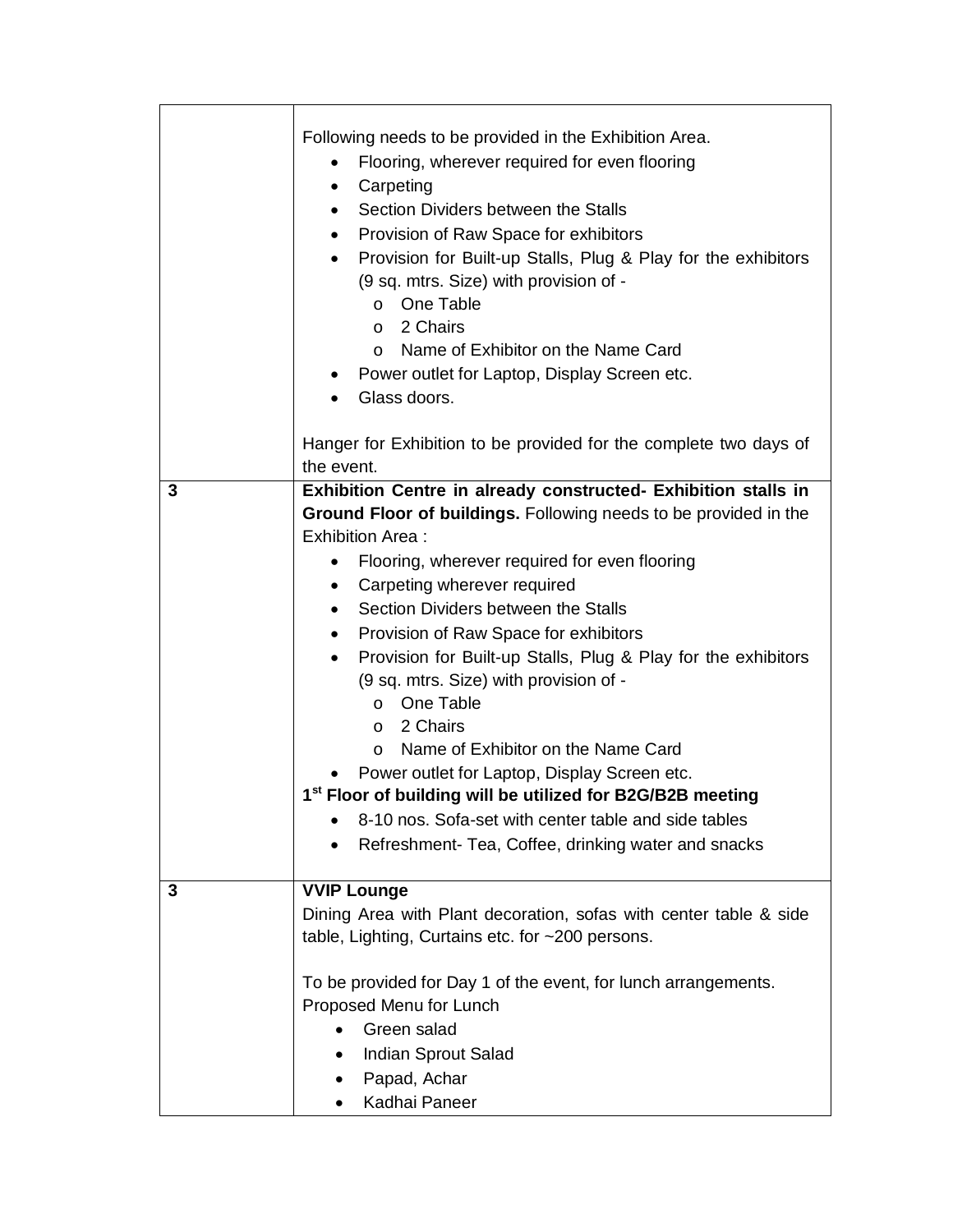|                | <b>Yellow Dal</b>                                                     |
|----------------|-----------------------------------------------------------------------|
|                | Aloo Parwal Bhujiya                                                   |
|                | Mix Vegetable                                                         |
|                | Tandoori Roti/ Naan                                                   |
|                | Peas Pulao                                                            |
|                | <b>Steamed Rice</b>                                                   |
|                | Gulab Jamun<br>$\bullet$                                              |
|                | Vanilla I/C with hot Chocolate Sauce                                  |
| 4              | Food Court (Fixed structure already available) for general            |
|                | dinning for Guests along with food distribution areas for security    |
|                | and others. Provision for both seating and standing for lunch of      |
|                | delegates to be provided.                                             |
|                | Delegates need to pay for the lunch.                                  |
|                | Provision for Lunch on both days of the event.                        |
| 5              | LED: The Stage shall have LED Backdrop in the proportion of the       |
|                | size of the stage. In addition to this, there should be LED 12 Ft X 8 |
|                | Ft on both sides wiring cabling with VGA watch out systems HD         |
|                | quality. One LED 12 Ft X 8 for seminar area                           |
| 6              | Audio- Visual Set-up in the Seminar Hall, Adityapur Auto-             |
|                | <b>Cluster:</b>                                                       |
|                | Provision of complete Audio-Visual set-up for the Seminar Hall for    |
|                | holding Sessions (on Day 1 & Day 2). The set-up will include          |
|                | Audio arrangements with console, microphones, wireless<br>$\bullet$   |
|                | microphones etc.                                                      |
|                | Speakers for sound etc.<br>$\bullet$                                  |
|                | The Stage Shall have Backdrop in the proportion of the                |
|                | size of the stage.                                                    |
| $\overline{7}$ | Lighting & State of Art Audio Video Sound System with                 |
|                | complete Console setup with frame masking.                            |
| 8              | Green Net Matting, quality carpeting in all required areas should     |
|                | be used                                                               |
| 9              | Branding work in block-out flex star print for the hanger & Outside   |
|                | areas, Gates. (Approximately 15,000 sq. ft.)                          |
| 10             | Provision for Toilets, Kitchen Space, adequate signage's for all the  |
|                | people attending the event.                                           |
| 11             | Gate 03 Nos. Box with flex and branding.                              |
| 12             | Flower Decoration, VVIP Bouquet (25 Nos.) (more nos. of               |
|                | bouquet may be required)                                              |
| 13             | Misc. & Others:                                                       |
|                | Tin Barricading with fabric                                           |
|                | Cloth masking in front of Delegate entry<br>$\bullet$                 |
|                | Toilet for Media People & General Public                              |
|                | Outside carpeting                                                     |